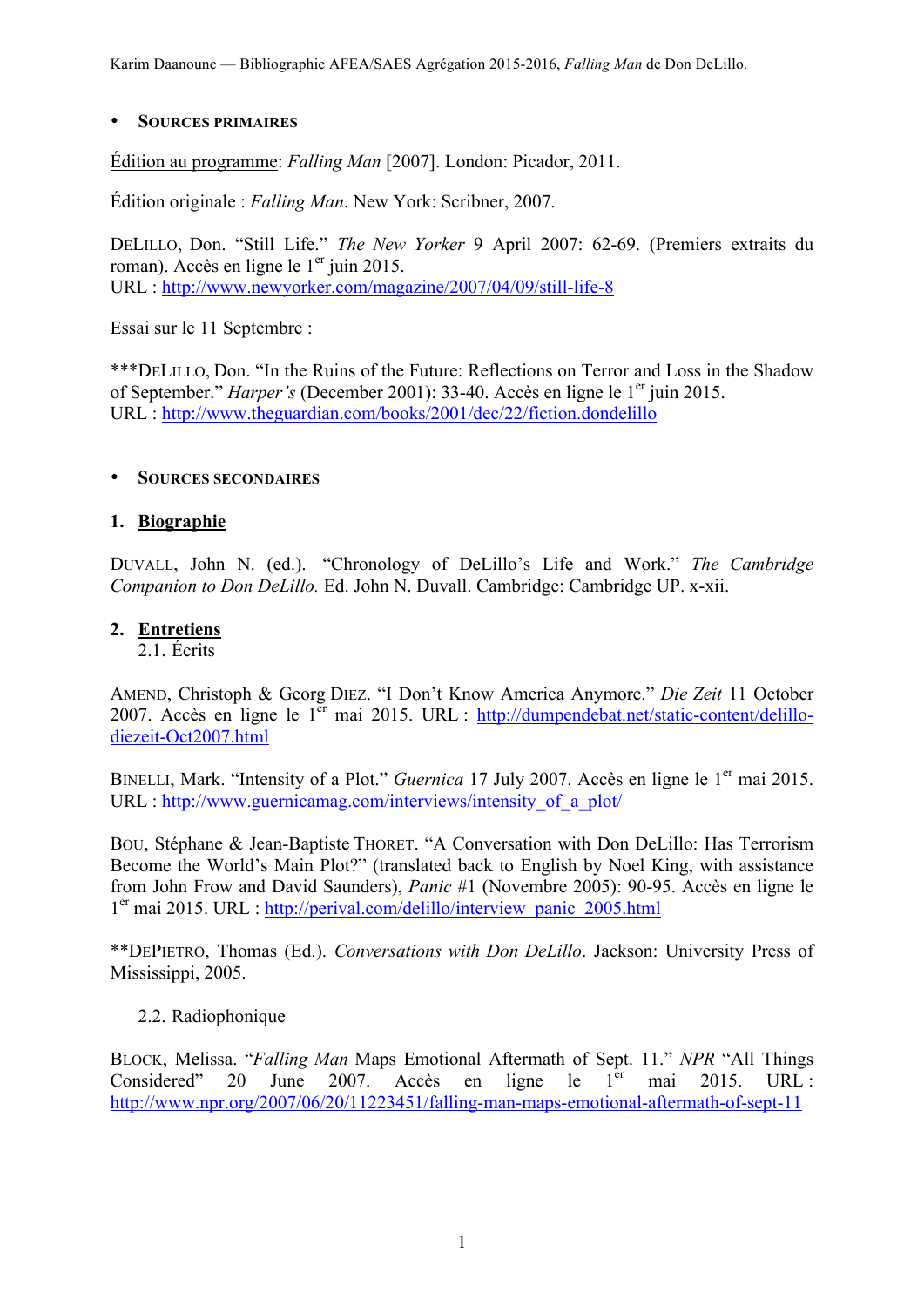# **3. Recensions**

JUNOD, Tom. "The Man Who Invented 9/11." *Esquire* 7 May 2007. Accès en ligne le 1<sup>er</sup> mai 2015. URL : http://www.esquire.com/fiction/book-review/delillo

REICH, Franck. "The Clear Blue Sky." *The New York Times* 27 May 2007. Accès en ligne le  $1<sup>er</sup>$  mai 2015. URL : http://www.nytimes.com/2007/05/27/books/review/Rich-t.html?  $r=0$ 

# **4. Articles et chapitres ouvrages sur** *Falling Man*

ABE, Naomi. "Triangulation and Gender Perspectives in *Falling Man* by Don DeLillo." *Altre Modernità Rivista di studi letterari e culturali* 6 (November 2011): 65-75.

\*\*\*ABEL, Marco. "Don DeLillo's 'In the Ruins of the Future': Literature, Images, and the Rhetoric of Seeing 9/11." *PMLA* 118.5 (October 2003): 1236-1250.

\*\*\*AMFREVILLE, Marc. "The Paradoxical Foregrounding of the Intimate in the Representation of a National Trauma: 9/11, According to Don DeLillo." *Between the Urge to Know and the Need to Deny. Trauma and Ethics in Contemporary British and American Literature*. Eds D. Herrero & S. Baaelo. Heidelberg: Winter, 2001. 236-248.

\*\*\*APITZSCH, Julia. "The Art of Terror — the Terror of Art: DeLillo's Still Life of 9/11, Giorgio Morandi, Gerhard Richter, and Performance Art." *Terrorism, Media, and the Ethics of Fiction. Transatlantic Perspectives on Don DeLillo*. Eds. Peter Schneck & Philip Schweighauser. New York: Continuum, 2010. 93-108.

\*\*BAELO-ALLUÉ, Sonia. "9/11 and the Psychic Trauma Novel Don DeLillo's *Falling Man*." *Atlantis: Journal of the Spanish Association of Anglo-American Studies* 34.1 (June 2012): 63- 79.

BANITA, Georgiana. "Falling Man Fiction: DeLillo, Spiegelman, Schulman, and the Spectatorial Condition." *Plotting Justice: Narrative Ethics and Literary Culture after 9/11.* Lincoln: University of Nebraska Press, 2012. 59-108.

BATCHELOR, Bob. "Literary Lions Tackle 9/11: Updike and DeLillo Depicting History through the novel." *Radical History Review* 111 (Fall 2011): 175-183.

\*\*BIZZINI, Silvia Caporale, "Grieving and Memory in DeLillo's *Falling Man*." *Terrorism, Media, and the Ethics of Fiction. Transatlantic Perspectives on Don DeLillo*. Eds. Peter Schneck & Philip Schweighauser. New York, Continuum, 2010. 40-50.

\*\*\*BOXALL, Peter. "Slow Man, Dangling Man, Falling Man: Beckett in the Ruins of the Future." *Since Beckett. Contemporary Writing in the Wake of Modernism.* London: Continuum Literary Studies, 2009. 166-199.

BRAUNER, David. "'The Days After' and 'the Ordinary Run of Hours.' Counternarratives and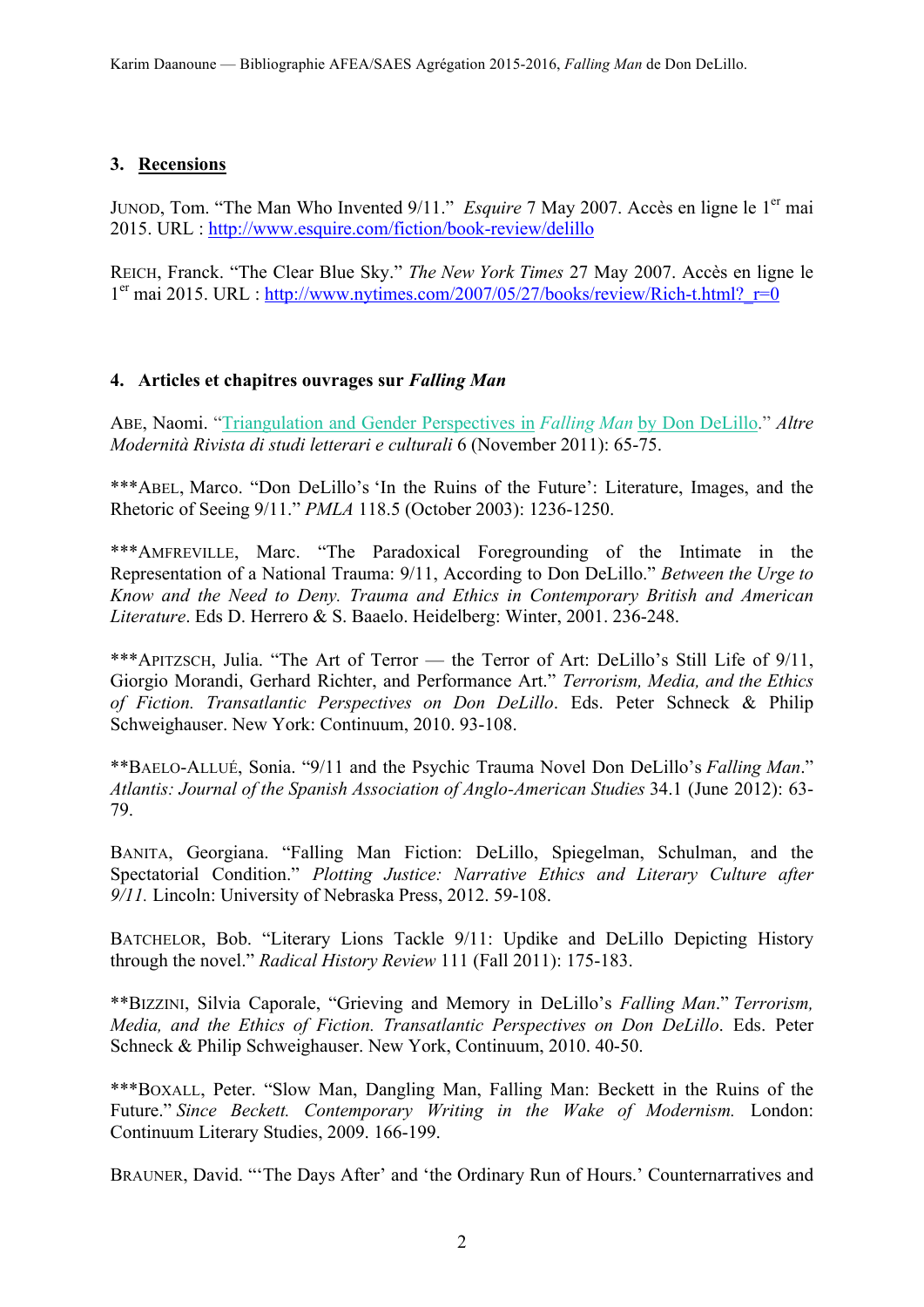Double Vision in Don DeLillo's *Falling Man*." *Review of International American Studies* 3.3-4.1 (Winter 2008-Spring 2009): 72-81.

\*\*CARROLL, Hamilton. "'Like Nothing in this Life': September 11 and the Limits of Representation in Don DeLillo's *Falling Man*." *Studies in American Fiction* 40.1 (Spring 2013): 107-130.

CONNIFF, Brian. "DeLillo's Ignatian Moment: Religious Longing and Theological Encounter in *Falling Man*." *Christianity and Literature* 63.1 (Autumn 2013): 47-73.

\*\*CONTE, Joseph M. "Writing amid the ruins: 9/11 and *Cosmopolis*." *The Cambridge Companion to Don DeLillo*. Ed. John N. Duvall. Cambridge: Cambridge UP. 179-192. (Reprinted in "Don DeLillo's *Falling Man* and the Age of Terror." *Modern Fiction Studies* 57.3 (Spring 2011): 559-583.)

CRUZ, Daniel. "Writing Back, Moving Forward: *Falling Man* and DeLillo's Previous Works." *Italian Americana* 29.2 (Summer 2011): 138-52.

\*\*CVEK, Sven. "Killig Politics: The Art of Recovery in *Falling Man*." *Towering Figures: Reading the 9/11 Archive*. Amsterdam: Rodopi, 2011, 181-210. (Consultation en ligne *Studia Romanica et Anglica Zagrabienssia LIV* (2009): 329-352. Accès en ligne le 1<sup>er</sup> juin 2015. URL : http://hrcak.srce.hr/file/92250)

\*\*\*DAANOUNE, Karim. "Dialectics of Possibility and Impossibility. Writing the Event in Don DeLillo's *Falling Man*." *European Perspectives on the Literature of 9/11*. Eds. Sylvie Mathé & Sophie Vallas. Paris: Michel Houdiard, 2014. 70-80.

\*\*DEROSA, Aaron. "Alterity and the Radical Other in Post-9/11 Fiction: DeLillo's *Falling Man* and Walter's *The Zero*." *Arizona Quarterly: A Journal of American Literature, Culture, and Theory* 69.3 (Autumn 2013): 157-183.

\*\*\*DUVALL, John N. "Witnessing Trauma: *Falling Man* and Performance Art." *Don DeLillo: Mao II, Underworld, Falling Man.* Ed. Stacey Olster. New York: Continuum Publishing, 2011. 152-168.

FERGUSON, Robert A. "Don DeLillo and Marilynne Robinson Mourn Loss." *Alone in America: The Stories that Matter*. Cambridge: Harvard University Press, 2013. 201-230 [*Falling Man* in contrast with Robinson's *Gilead*].

GAUTHIER, Marni. "Truth-telling Fiction in a Post-9/11 World: Don DeLillo's *Falling Man* and Julie Otsuka's *When the Emperor Was Divine*." *Amnesia and Redress in Contemporary American Fiction. Counterhistory.* Basingstroke: Palgrave Macmillan, 2011. 151-182.

GOURLEY, James. "Beckett's Proust and *Falling Man*." *Terrorism and Temporality in the Works of Thomas Pynchon and Don DeLillo.* New York: Bloomsbury, 2013. 55-83.

\*\*GRAVEL, Jean-Philippe. "Temps Ground Zero. Don DeLillo et la 'contre narration' du 11 septembre dans *Falling Man*." *Fictions et images du 11 septembre 2001*, Collection Figura n°24. Eds. Bertrand Gervais et Patrick Tillard. Montréal: Université du Québec à Montréal,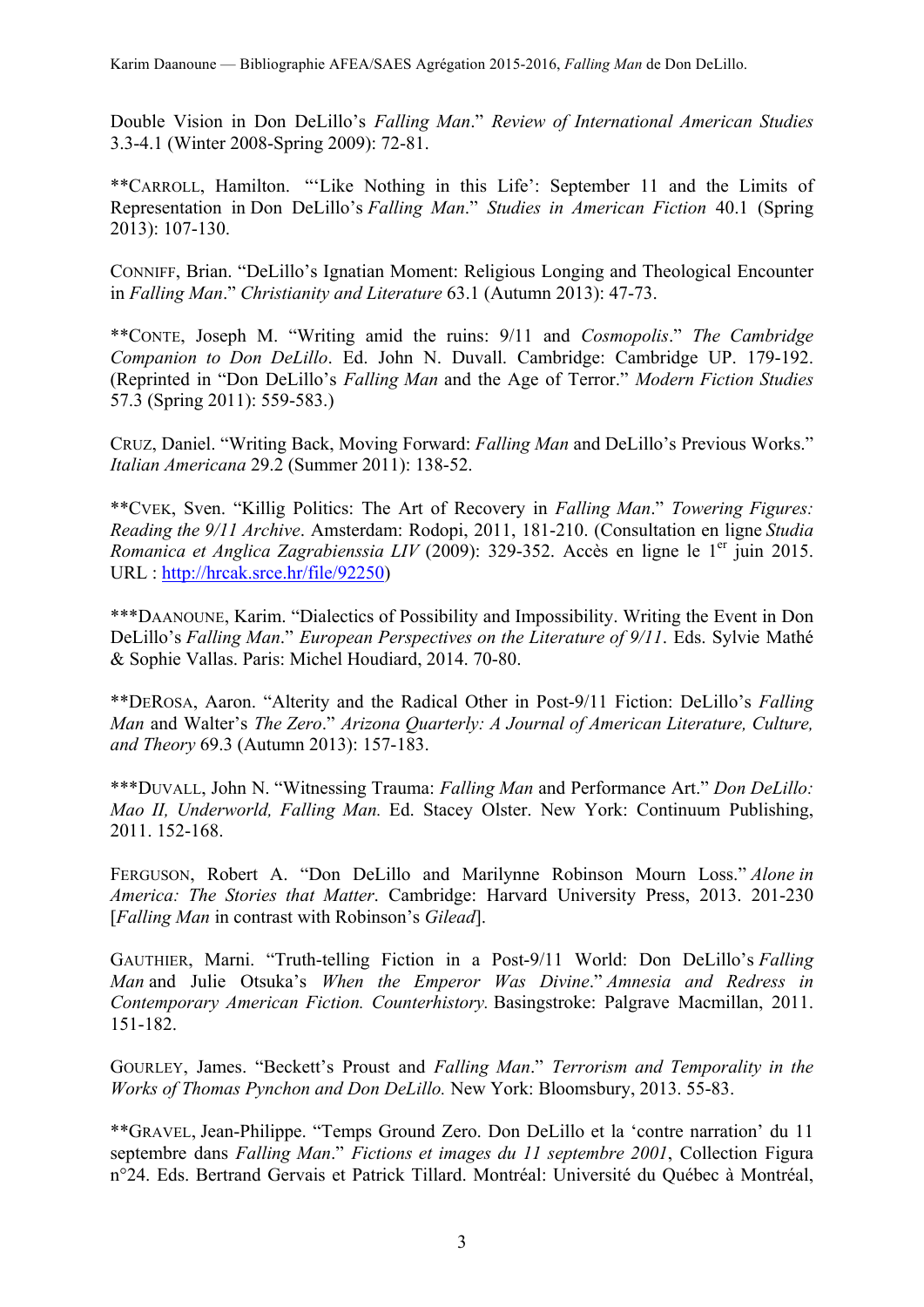2010. 87-100.

GREENWALD Smith, Rachel. "Organic Shrapnel: Affect and Aesthetics in September 11 Fiction." *American Literature* 83.1 (March 2011): 153-174. [Addresses *Falling Man* along with Hunt's *The Exquisite* and Foer's *Extremely Loud and Incredibly Close*].

HAMDY, Noha. "Revisiting Transmediality: 9/11 Between Spectacle and Narrative." *Semiotic Encounters: Text, Image and Trans-nation.* Sarah Säckel, Walter Göbel, Noha Hamdy (Eds). Amsterdam: Rodopi, 2009. 247- 262.

HARACK, Katrina. "Embedded and Embodied Memories: Body, Space, and Time in Don DeLillo's *White Noise* and *Falling Man*." *Contemporary Literature* 54.2 (Summer 2013): 303-336.

KAUFFMAN, Linda S. "Bodies in Rest and Motion in *Falling Man*." *Don DeLillo: Mao II, Underworld, Falling Man.* Ed. Stacey Olster. New York: Continuum Publishing, 2011. 135- 151.

\*\*\*KAUFFMAN, Linda S. "The Wake of Terror: Don DeLillo's 'In The Ruins of The Future,' 'Baader-Meinhof,' and *Falling Man*." *Modern Fiction Studies* 54.2 (Summer 2008): 353-377. (Reprinted in *Terrorism, Media, and the Ethics of Fiction. Transatlantic Perspective on Don DeLillo.* Eds. Peter Schneck & Philip Schweighauser. New York: Continuum, 2010. 19-39).

KEEBLE, Arin. "Marriage, Relationships, and 9/11: The Seismographic Narratives of *Falling Man, The Good Life*, and *The Emperor's Children*." *The Modern Language Review*  106.2 (April 2011): 355-373.

LEPS, Marie-Christine. "*Falling Man*: Performing Fiction." *Terrorism, Media, and the Ethics of Fiction. Transatlantic Perspective on Don DeLillo.* Eds. Peter Schneck & Philip Schweighauser. New York: Continuum, 2010. 184-203.

MARSHALL, Alan. "From This Point on It's All about Loss: Attachment to Loss in the Novels of Don DeLillo, from *Underworld* to *Falling Man*." *Journal of American Studies* 47.3 (August 2013): 621-636.

MARTÍN-SALVÁN, Paula. "Community and Otherness: The Representation of Terrorists in Don DeLillo's Fiction." *Perspectives on the Literature of 9/11*. Eds. Sylvie Mathé & Sophie Vallas *European.* Paris: Michel Houdiard, 2014. 81-96.

MASLOWSKI, Maciej. "'Like nothing in this life': The Concept of Historic Time in Don DeLillo's *Falling Man*." *The American Uses of History: Essays on Public Memory.* Eds. Tomasz Basiuk, Sylwia Kuzma-Markowska, and Krystyna Mazur. Frankfurt am Main: Peter Lang, 2011. 245-254.

MAURO, Aaron. "The Languishing of the Falling Man: Don DeLillo and Jonathan Safran Foer's Photographic History of 9/11." *Modern Fiction Studies* 57.3 (Spring 2011): 584-606.

MICHAEL, Magali Cornier. "Don DeLillo's *Falling Man*: Countering Post-9/11 Narratives of Heroic Masculinity." *Portraying 9/11: Essays on Representations in Comics, Literature, Film*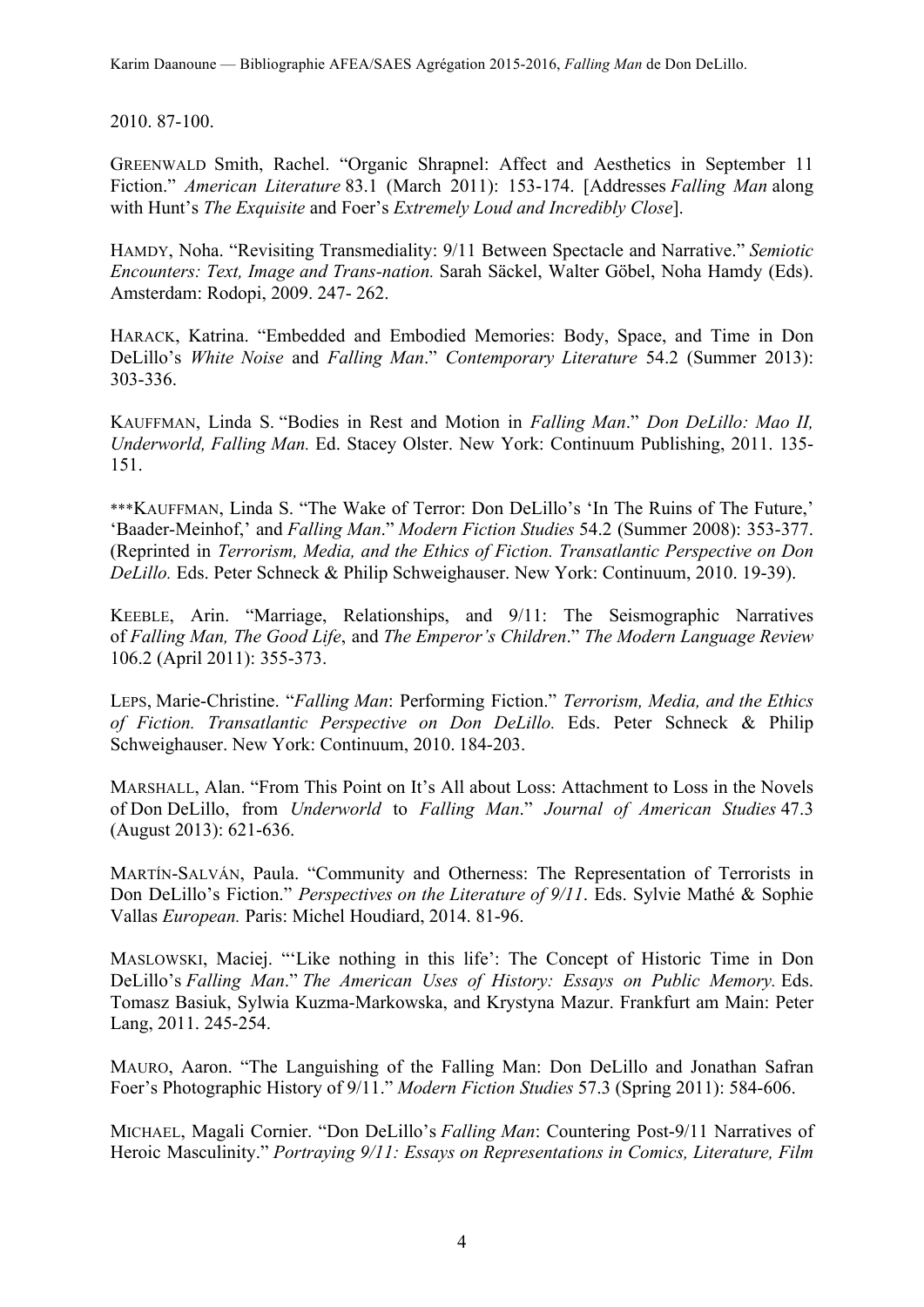*and Theatre.* Eds. Véronique Bragard, Christophe Dony, and Warren Rosenberg. Jefferson, NC: McFarland, 2011. 73-88.

MULLER, Christin. "Fate and Terror in Don DeLillo's *Falling Man*." *Engaging Terror: A Critical and Interdiscplinary Approach.* Eds. M. Vardalos, G. K. Letts, H.M. Teixeira, A. Karzai, J. Haig. Boca Raton: Brown Walker Press, 2009. 167-174.

NAYAR, Pramod K., "From the Uncanny to the Sublime: 9/11 and Don DeLillo's *Falling Man.*" *The IUP Journal of American Literature* 4.1 (2011): 7-19.

NORTON, Charly. "Terror as Text: DeLillo's *Falling Man* and the Representation of Poker as Terror." *Engaging Terror: A Critical and Interdiscplinary Approach.* Eds. M. Vardalos, G. K. Letts, H.M. Teixeira, A. Karzai, J. Haig. Boca Raton: Brown Walker Press, 2009. 175-184.

PANZANI, Ugo. "The insistent realism of Don DeLillo's *Falling Man* and Paul Auster's *Man in the Dark*." *Altre Modernità Rivista di studi letterari e culturali* 6 (November 2011): 76-90.

\*\*PARISH, Mary J. "9/11 and the Limitations of the *Man's Man* Construction of Masculinity in Don DeLillo's *Falling Man*." *Critique: Studies in Contemporary Fiction* 53.3 (2012): 185- 200.

PÖHLMANN, Sascha. "Collapsing Identities: The Representation and Imaginaition of the Terrorist in *Falling Man*." in Peter Schneck & Philip Schweighauser (Eds.), *Terrorism, Media, and the Ethics of Fiction. Transatlantic Perspectives on Don DeLillo, New York:* Continuum, 2010. 51-65.

POLATANSKY, Stefan and Scherzinger, Karen. "Dying Without Death: Temporality, Writing, and Survival in Maurice Blanchot's *The Instant of My Death* and Don DeLillo's *Falling Man*." *Critique: Studies in Contemporary Fiction* 54.2 (2013): 124-134.

\*\*\*RANDALL, Martin. "'Everything seemed to mean something': Signifying 9/11 in Don DeLillo's *Falling Man." 9/11 and the Literature of Terror.* Edinburgh: Edinburgh University Press, 2011. 119-130.

\*\*ROWE, John Carlos. "Global Horizons in *Falling Man*." *Don DeLillo: Mao II, Underworld, Falling Man*. Ed. Stacey Olster. New York: Continuum Publishing, 2011. 121-134.

SCHERZINGER, Karen. "'A Deep Fold in the Grain of Things': Mourning in Don DeLillo's *Falling Man*." *Scrutiny* 2 15.2 (2010): 17-30.

SÖZALAN, Özden. "'What Comes After America?' Don DeLillo's *Falling Man*." *The American Nightmare. Don DeLillo's* Falling Man *and Cormac McCarthy's* The Road*.* Bloomington: AuthorHouse, 2011. 1-62.

SPAHR, Clemens. "Prolonged Suspension: Don DeLillo, Ian McEwan, and the Literary Imagination after 9/11." *Novel: A Forum on Fiction* 45.2 (2012): 221-37.

TAVEIRA, Rodney. "Don DeLillo, 9/11 and the Remains of Fresh Kills." *M/C Journal* 13.4 (2010): n. pag.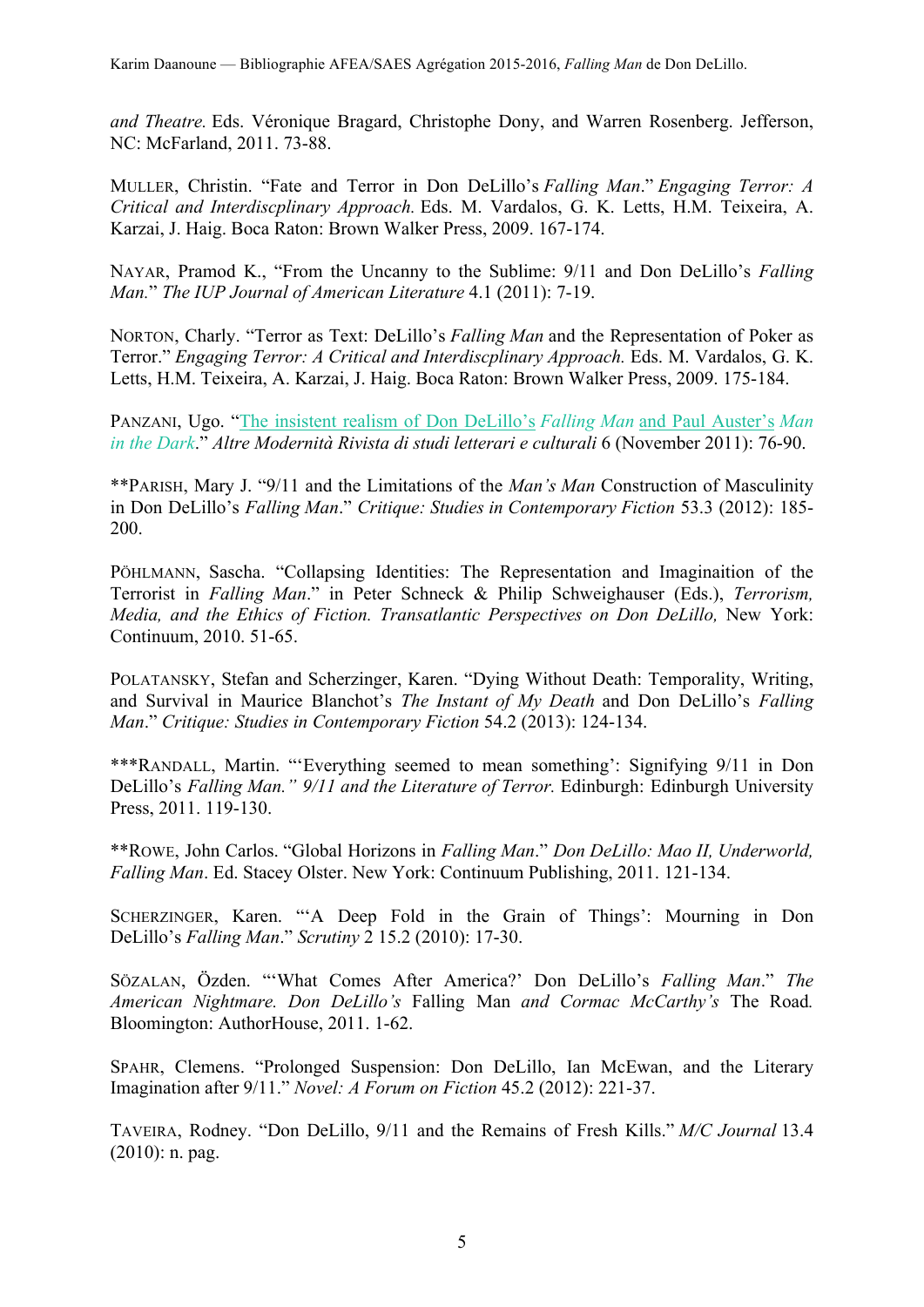\*\*\*VERSLUYS, Kristiaan. "American Melancholia: Don DeLillo's *Falling Man.*" *Out of the Blue: September 11 and the Novel*. New York: Columbia University Press, 2009. 19-48.

VOGEL, Shane. "By the light of what comes after: Eventologies of the ordinary." *Women & Performance: a Journal of Feminist Theory* 19.2 (July 2009): 247-260.

WALTON, Gary. "The triune trope of the 'falling man' in Don DeLillo's *Falling Man*: the commodification of 9/11 trauma." *Kentucky Philological Review* 24 (2009): 42-48.

WEBB, Jen. "Fiction and Testimony in Don DeLillo's *Falling Man*." *Life Writing* 8.1 (March 2011): 51-65. (Reprinted in "Fiction and Testimony in Don DeLillo's *Falling Man.*" *International Life Writing. Memory and Identity in Global Context*. Ed. Paul Longley Arthur. New York: Routledge, 2013. 91-105).

## **5. 11 Septembre 2001**

*5.1.1. Dimensions historiques, critiques, théoriques*

9/11 COMMISSION REPORT: http://www.9-11commission.gov/report/911Report.pdf

\*\*AMFREVILLE, Marc. *Écrits en souffrance*. *Figures du trauma dans la littérature nord-américaine.* Paris: Michel Houdiard Éditeur, 2009.

BODY-GENDROT, Sophie. *La société américaine après le 11 Septembre*. Paris: Presses de Sciences Po, 2002.

BAUDRILLARD, Jean. *L'esprit du terrorisme*. Paris: Galilée, 2001.

BUTLER, Judith. *Precarious Life: The Powers of Mourning and Violence* [2004]. London: Verso, 2006.

CHOMSKY, Noam. *9-11. Was There an Alternative?* New York: Seven Stories Press, 2011.

\*\*DEROSA, Aaron. "September 11 and Cold War Nostalgia." *Portraying 9/11: Essays on Representations in Comics, Literature, Film and Theatre.* Eds. Véronique Bragard, Christophe Dony, and Warren Rosenberg. Jefferson: McFarland, 2011. 58-72.

\*\*\*DERRIDA, Jacques. "Auto-immunités, suicides réels et symboliques. Un dialogue avec Jacques Derrida," *Le « concept » du 11 Septembre. Dialogue à New York (octobre-décembre 2001) avec Giovanna Borradori*. Ed. Giovanna Borradori. Paris: Galilée, 2004. 133-196.

\*\*DIDION, Joan. *Fixed Ideas. America Since 9.11* (Preface by Frank Rich). New York, *The New York Review of Books* (January 16, 2003).

HUNTINGTON, Samuel P. *The Clash of Civilizations or the Remaking of World Order* [1996]. New York: Simon and Schuster, 2007.

\*\*JUNOD, Tom. "The Falling Man." *Esquire* (September 2003). Accès en ligne 1<sup>er</sup> mai 2015. URL : http://classics.esquire.com/the-falling-man/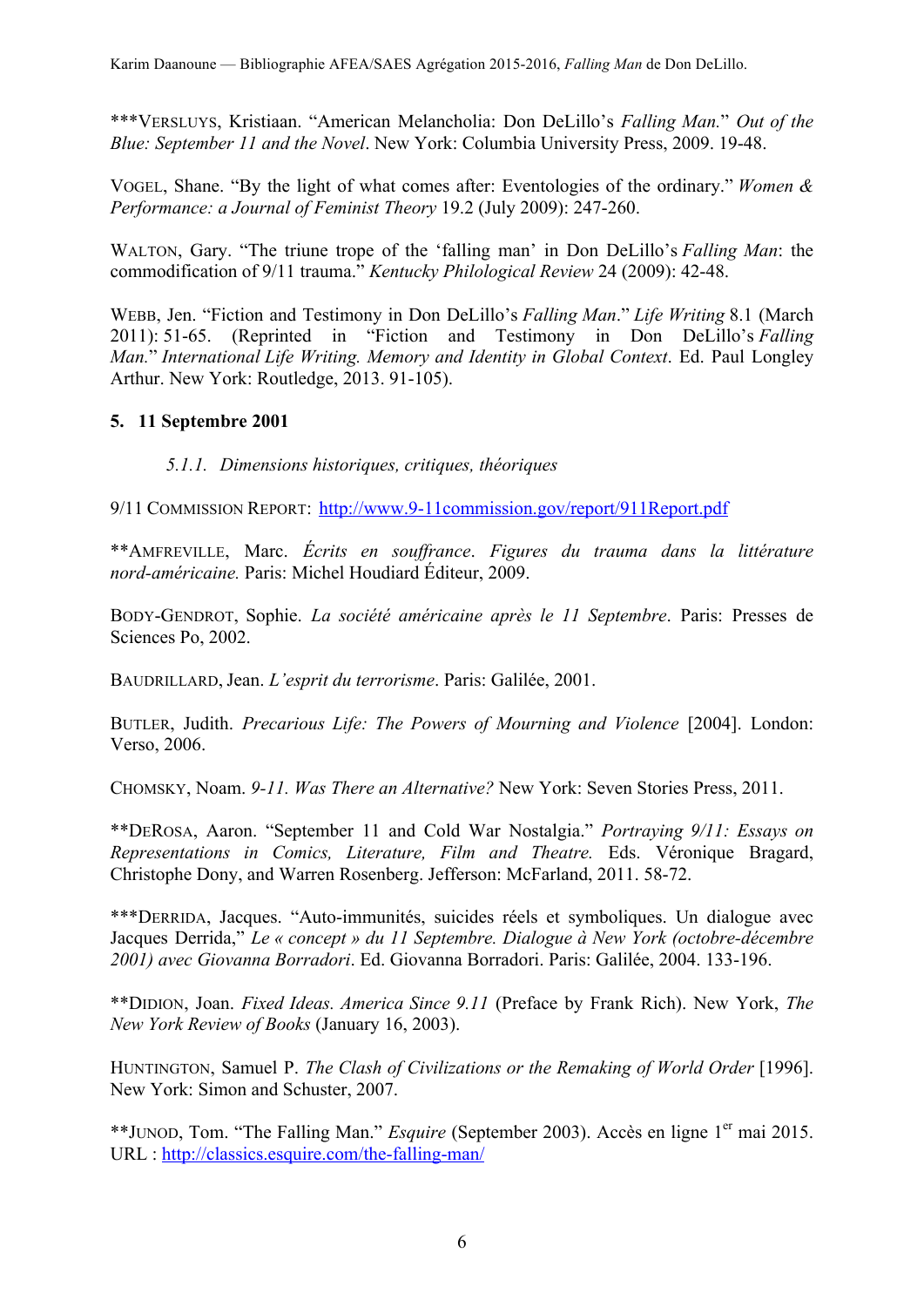\*\*KAPLAN, E. Ann. *Trauma Culture: The Politics of Terror and Loss in Media and Literature*. New Brunswick: Rutgers UP, 2005.

\*\*KAUFFMAN, Linda S. "World Trauma Center." *American Literary History* 21.3 (Fall 2009): 647-659.

SCANLAN, Margaret. "After the Apocalypse: Novelists and Terrorists since 9/11." *Literature and Terrorism.* Eds. Michael C. Frank & Eva Gruber. Amsterdam, New York: Rodopi, 2012. 141-154.

LENTRICCHIA, Frank & Stanley HAUERWAS (Eds.). *Dissent from the Homeland: Essays After September 11*. Durham: Duke University Press, 2003.

LURIE, Susan. "Falling Person and National Embodiment: The Reconstruction of safe Spectatorship in the Photographic Record of 9/11." *Terror, Culture, Politics: Rethinking 9/11.*  Eds. Daniel J. Sherman, Terry Nardin.Bloomington: Indiana University Press, 2006. 44-68.

NAAS, Michael. "History's Remains. Of Memory, Mourning, and the Event(s) of 9/11." *Derrida From Now On*. New York: Fordham University Press, 2008. 167-186.

NICHOLS, Bill. "The Terrorist Event." *Ritual and Events.* Ed. Marc Franko. New York: Routledge, 2007. 93-108.

POWERS, Richard. "The Way We Live Now. Close Reading: Elements of Tragedy; The Simile." *The New York Times* (September 23, 2001).

REDFIELD, Marc. *The Rhetoric of Terror. Reflections on 9/11 and the War on Terror*. New York: Fordham University Press, 2009.

USA PATRIOT ACT. "Uniting (and) Strengthening America (by) Providing Appropriate Tools Required (to) Intercept (and) Obstruct Terrorism Act of 2001." Accès en ligne 1<sup>er</sup> juin 2015. URL: http://www.gpo.gov/fdsys/pkg/PLAW-107publ56/pdf/PLAW-107publ56.pdf

ŽIŽEK, Slavoy. *Welcome to the Desert of the Real! Five Essays on September 11 and Related Dates.* New York: Verso, 2002. [ŽIŽEK, Slavoj. *Bienvenue dans le désert du réel*, Paris, Flammarion, 2005.]

5.1.2. Écrire après le 11 Septembre 2001/ le genre « post-9/11 writing »

\*\*ANKER, Elizabeth S. "Allegories of Falling and the 9/11 Novel." *American Literary History* 23.3 (Fall 2011): 463-482.

\*\*DUVALL, John and Robert P. MARZEC. "Narrating 9/11." *Modern Fiction Studies* 57.3 (Spring 2011): 381-400.

EGBERT, Marie-Luise. "Narratives of Terror: A New Paradigm for the Novel?" *Literature and Terrorism.* Eds. Michael C. Frank & Eva Gruber. Amsterdam, New York: Rodopi, 2012. 235- 248.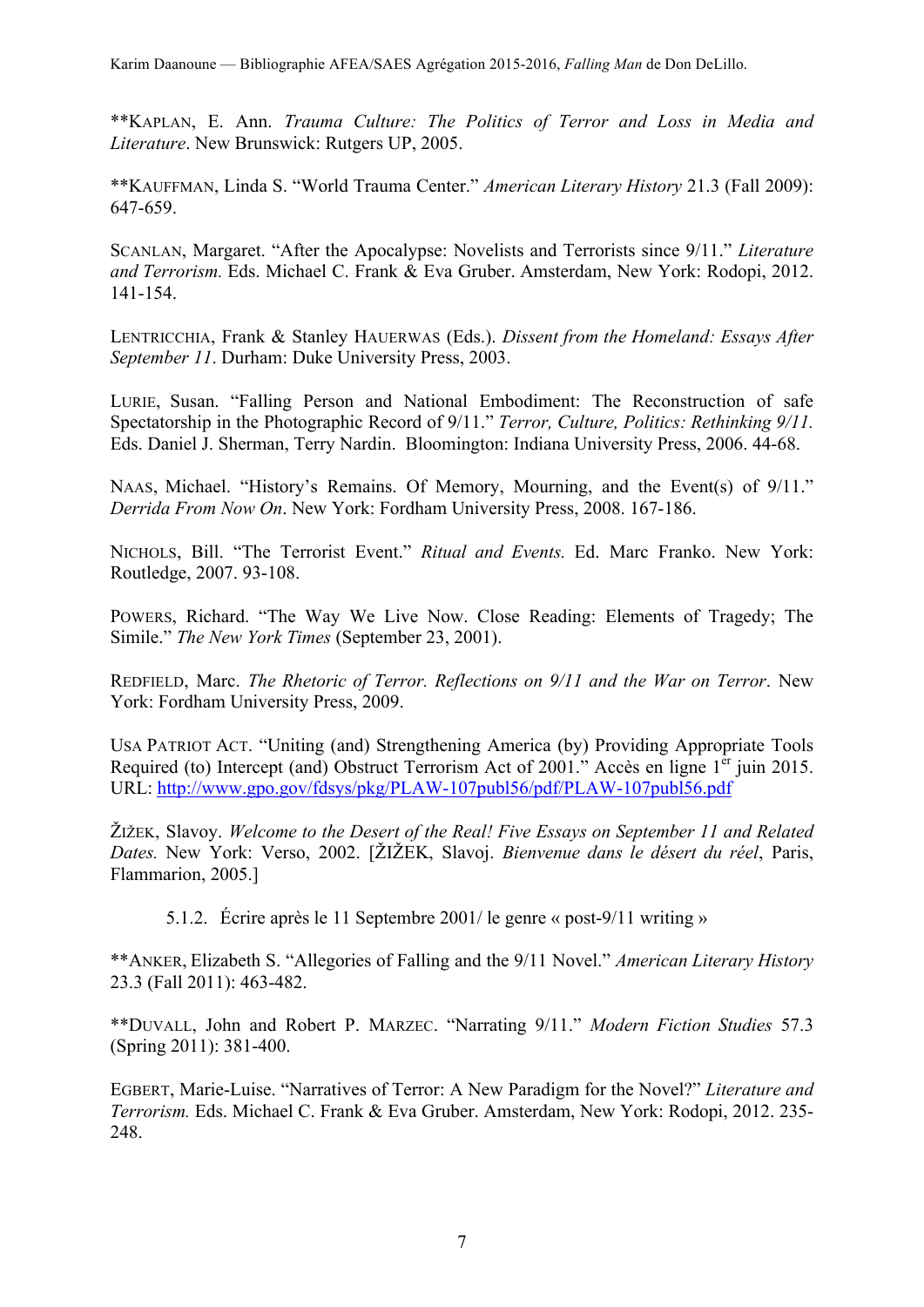IROM, Bimbisar. "Alterities in a Time of Terror: Notes on the Subgenre of the American 9/11 Novel." *Contemporary Literature* 53.3 (Fall 2012): 517-547.

\*\*GERVAIS, Bertrand et Patrick TILLARD éd. *Fictions et images du 11 septembre 2001*. Collection Figura n°24. Montréal: Université du Québec à Montréal, 2010.

\*\*GRAY, Richard. *After the Fall: American Literature since 9/11*. Chichester: Wiley-Blackwell, 2011.

HOUEN, Alex. "Novel Spaces and Taking Place(s) in the Wake of September 11." *Studies in the Novel* 36 (Fall 2004): 419-437.

KENISTON, Ann & QUINN, Jeanne Follansbee (eds). *Literature after 9/11*. New York: Routledge, 2008.

ROTHBERG, Michael. "A Failure of the Imagination: Diagnosing the Post-9/11 Novel: A Response to Richard Gray." *American Literary History* 21.1 (2009): 152-158.

\*\*THURSCHWELL, Adam. "Writing and Terror: Don DeLillo on the Task of Literature After 9/11." *Law & Literature* 19.2 (Summer 2007): 277-302.

ZELTNER, Jessica. *When The Center Falls Apart. The Treatment of September 11 in Selected Anglophone Narratives*. Frankfurt am Main: Peter Lang, 2010.

5.1.3. Fictions "du" 11 Septembre 2001

BAER, Ulrich (ed), *110 stories, New York writes after September 11*. New York: New York University Press, 2002.

FOER, Jonathan Safran. *Extremely Loud and Incredibly Close*. New York: Houghton Mifflin, 2006.

HAMID, Moshin. *The Reluctant Fundamentalist*. Harcourt, 2007.

KALFUS, Ken. *A Disorder Peculiar to the Country*. New York: Harper Perennial, 2006.

KOBEK, Jarett. *Atta*. Cambridge (MA), MIT Press, 2011.

MCINERNEY, Jay. *The Good Life.* New York: Vintage, 2006.

MCDONELL, Nick. *The Third Brother.* New York: Grove Press, 2006.

MCEWAN, Ian. *Saturday*. London: Joanthan Cape, 2005.

MESSUD, Claire. *The Emperor's Children.* New York: Vintage, 2006

O'NEILL, Joseph. *Netherland.* New York: Harper Perennial, 2009.

SCHWARTZ, Lynne Sharon. *The Writing on the Wall*. New York: Counterpoint Press, 2005.